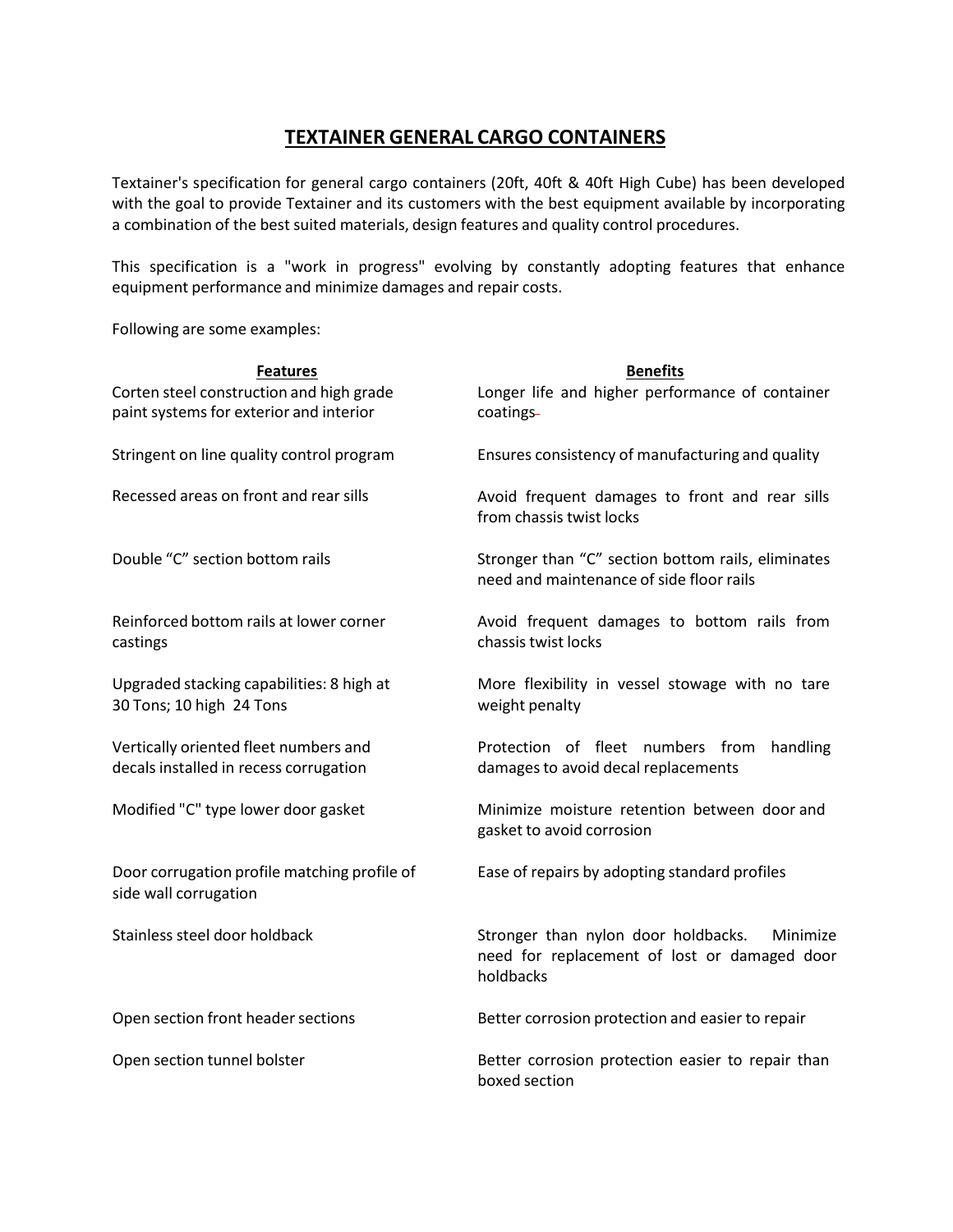**Features**<br>**Extended rear sill top flange Benefits**<br>**Minimizes floor damages fro** Minimizes floor damages from (forklift) handling equipment

Unexposed floor center rail **Minimize damages**, corrosion and repairs to floor center rail

Standard floor board sizes **Interchangeability of most floor boards between** 20ft and 40ft floors